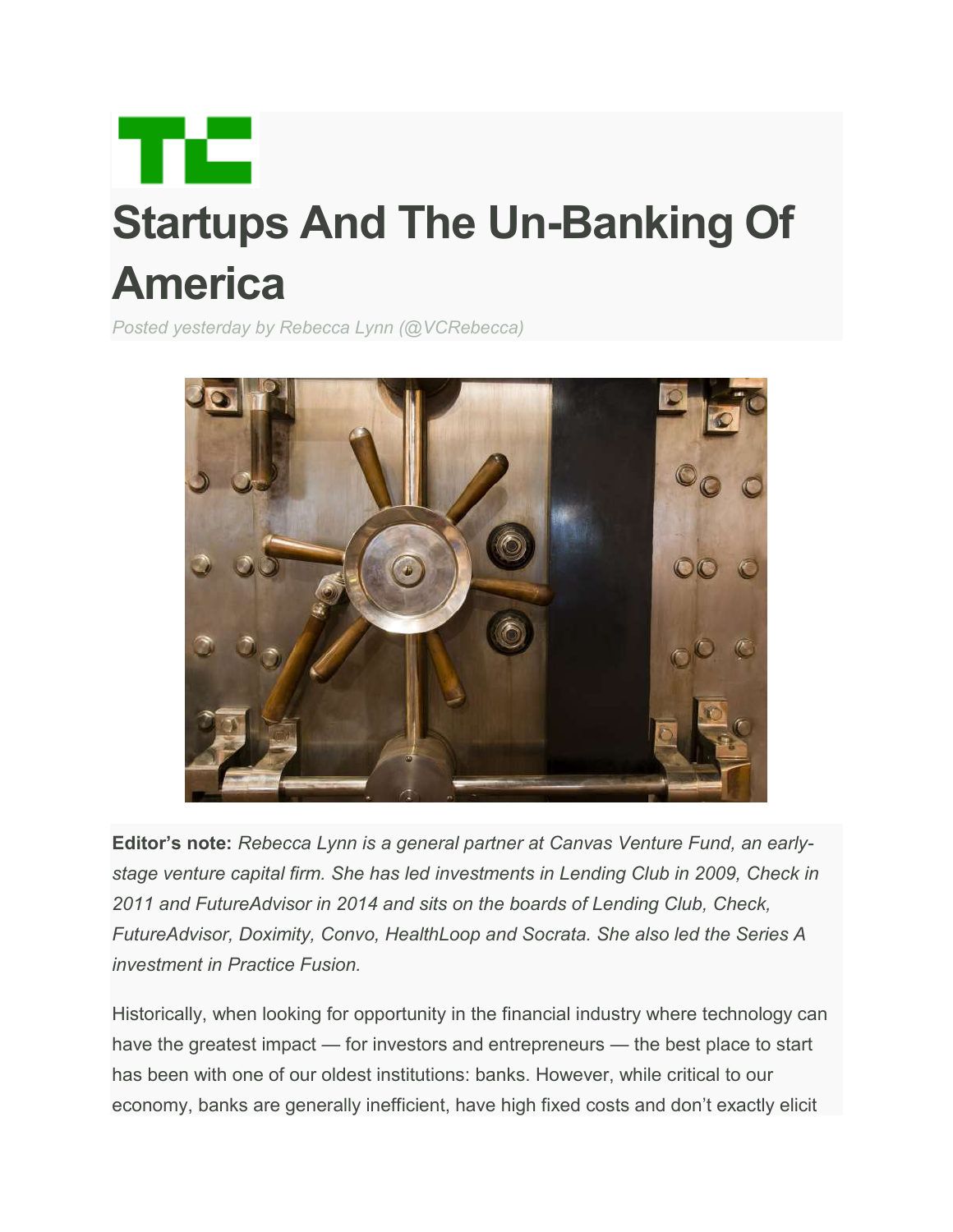happy thoughts from the average consumer. It's for these reasons, among others, that the biggest opportunities in the financial world revolve around the disintermediation of these banks and core financial services.

Given this backdrop, it's not hard to imagine that a majority of the people in the U.S. could be "banking" with startups, in one form or another, in the next three to five years. It's been happening for some time, but the pace and volume of business taken away from banks by startups in the last few years have been significant — and this trend will continue to grow.

### **Disintermediation of Consumer Credit**

For starters, we have to look no further for evidence of the inefficiency of our banking system than during our most recent recession. In 2009, the credit crisis was at its peak, and it was practically impossible to get a loan, even for prime borrowers. Interest rates were low, with consumers receiving 0.25 percent on a savings account and prime borrowers paying upwards of 18 percent annual percentage rate. The spread was huge, and so was the opportunity.

The credit crisis showed the tech industry that one of the biggest areas of opportunity for startups was in re-imagining consumer lending. People were looking to alternative forms of lending for answers and thanks to the problems above, interest in solutions like peer-to-peer lending were on the rise. Not surprisingly, a cohort of companies emerged to take advantage of these trends, beginning with Prosper, which was soon followed by Lending Club and a litany of others.

At the core of this emerging market was the desire to take banks out of the equation and connect investors directly with those in need of capital. In other words, disintermediation. Furthermore, investors looking for options in a down economy wanted stability, transparency, shorter duration and less credit risk, while maintaining solid returns. Compared to traditional options like high-yield bonds, peer-to-peer lending had appeal.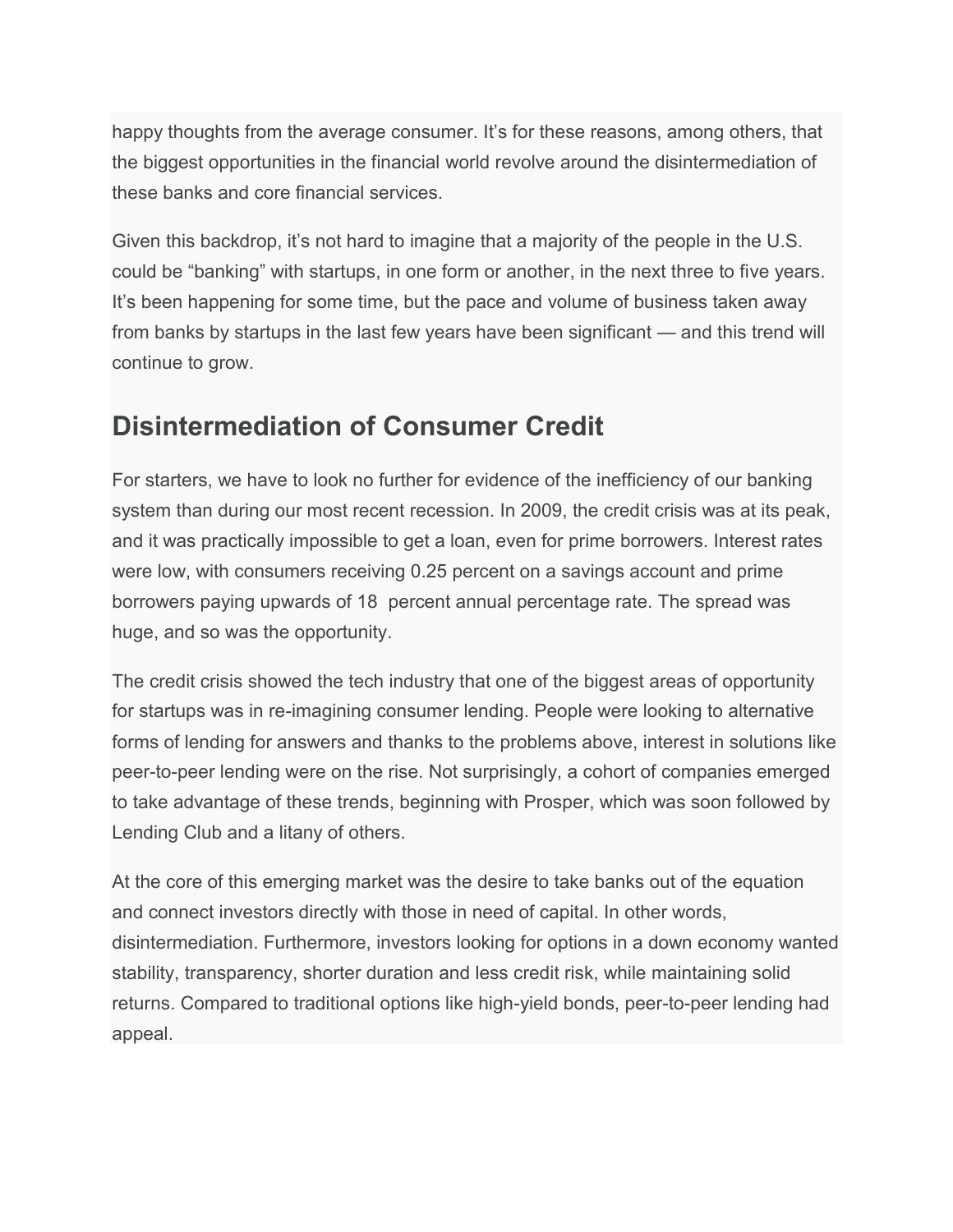Today, companies like Prosper and Lending Club continue to thrive. Prosper has raised \$145 million to date from a host of investors, including Sequoia and DFJ, and projects that it will hit \$2 billion in loans originated this year. Lending Club had issued \$4 billion in loans by the end of March 2014, and became cash-flow positive in 2012. *[Full disclosure: I am an investor in Lending Club.]*

Of course, it wasn't an easy road for either company. Both had to survive significant regulatory scrutiny and approval by the SEC, and investors were understandably wary of newer lending models, like peer-to-peer. As a result, it took Lending Club five years to issue \$1 billion in loans (2007-2012), but once it passed regulatory scrutiny and both consumers and investors alike came around, these companies grew quickly. It then took the company only one year to top \$2 billion (2013).

By the end of the first quarter, Lending Club had reached \$4 billion, and part of the reason that both it and Prosper have continued to see steady growth is that they made peace with taking their time and built measured growth into their DNA. In Lending Club's case, it took time to set the table — to register with the SEC, earn real trust with consumers and lenders, and achieve growth while avoiding sub-prime borrowers. They had to be measured in their growth strategy and each step had to be completed and in place before they could move on to the next.



The other factor that has led to Lending Club's success and plays into the theme of disintermediation we've been seeing over the last five years is that it has looked to differentiate itself from traditional lenders (and other startups) by adopting a model that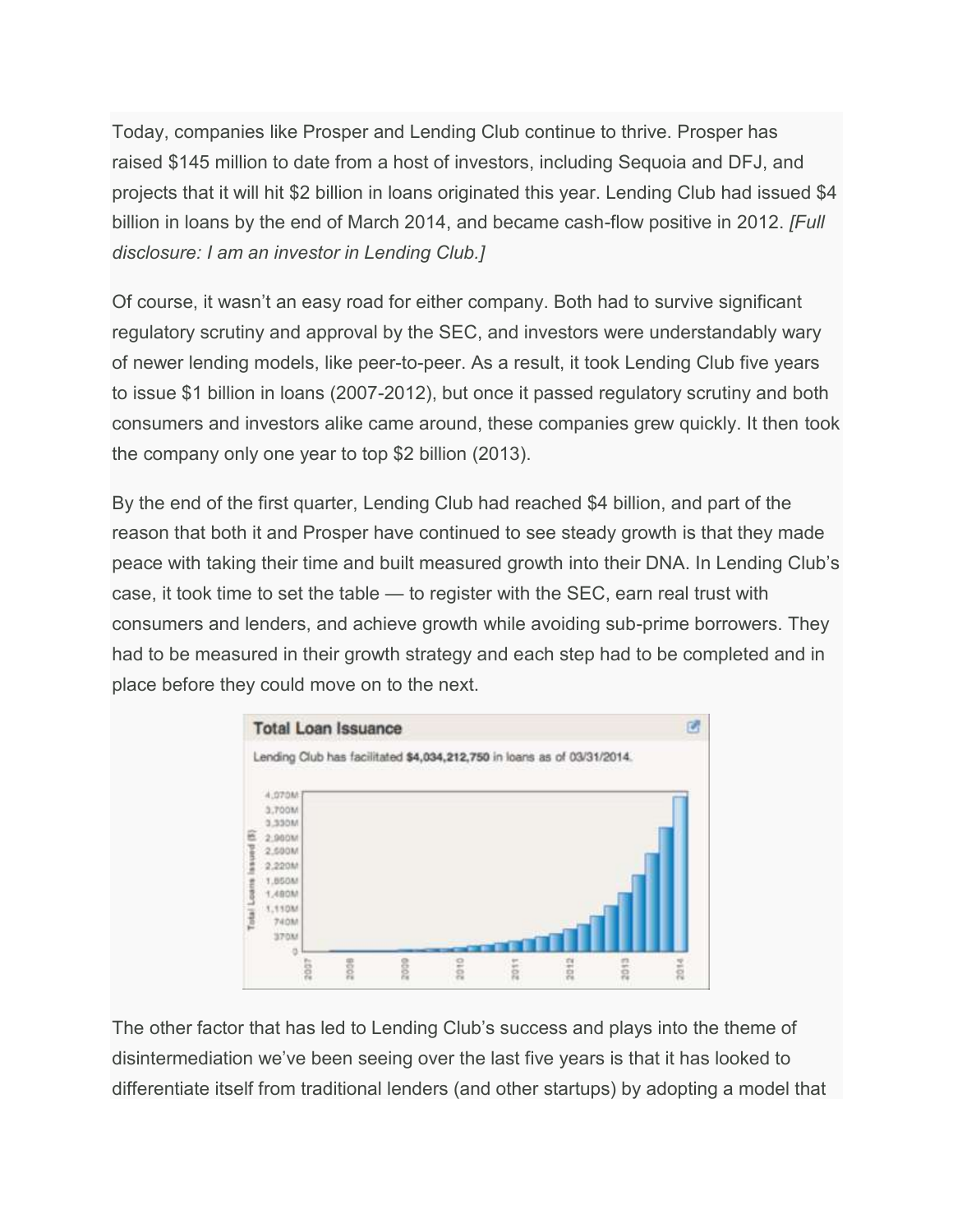has been used by many other successful tech companies, like eBay and Amazon, for example.

Few have talked about it, but Lending Club and Prosper's key differentiator is that they are marketplaces. Most other lenders aren't. They have to borrow money either by going after warehouse lines of credit or they loan out equity capital. Lending Club and Prosper, however, connect buyers and sellers through peer-to-peer lending marketplaces. And as a result, and this is key, it doesn't have the same balance sheet risk as other traditional lenders might have.

### **Mobile and the Disintermediation of Bill Pay, Processing & More**

Of course, the opportunities for disruption at the hands of disintermediation extend beyond lending. The smartphone and increasing mobility of our world is changing the game. The consumerization of the enterprise and the "BYOD" (bring your own device) trend within businesses mean that phones and tablets are becoming entrenched features within the corporate and consumer worlds.

Companies like Intuit, eBay/PayPal, Mint.com started the ball rolling when it comes to disintermediation, and today a new generation of companies like Square, Braintree, Dwolla, Simple, Venmo, InDinero and Check are taking it to the next level. But it's not just startups*alone*. Consumer brand giants are leveraging both startups and the reach of the new mobile phone network to edge into territory that has traditionally been controlled by banks Starbucks partnering with Square to be the main processor at thousands of locations is just one of many notable examples.

While banks have traditionally owned the small business space, platforms like Square, Intuit and PayPal — and even Amazon and Groupon — are playing the "disintermediator" and are putting credit card processing in the hands of SMBs (small and medium businesses) and consumers. Not only that, they're bundling in other services with processing and targeting them at SMBs.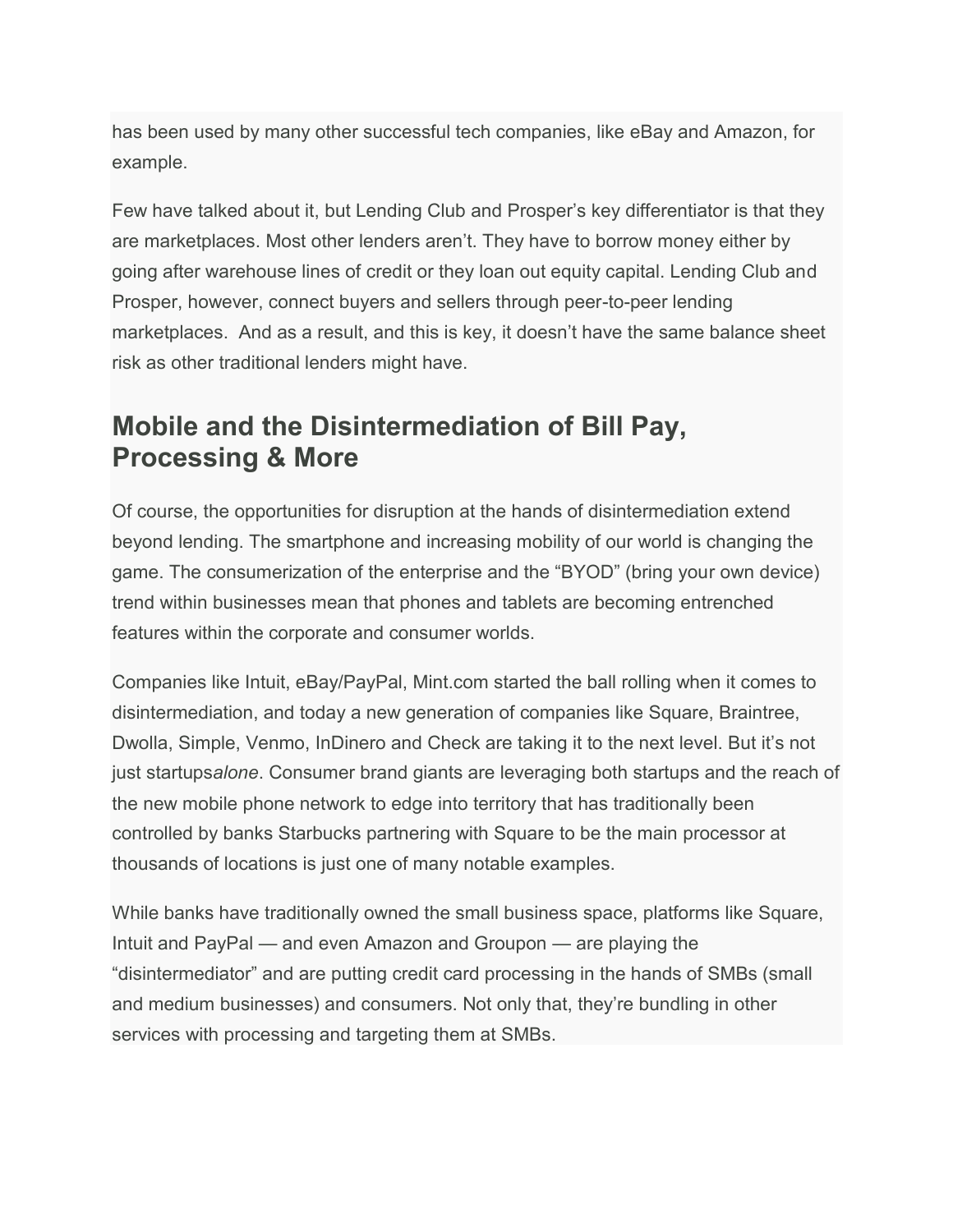The growing mobility of the average consumer has allowed businesses to spring up and grow by assuming roles traditionally reserved for banks. Check is one of these businesses trying to do an "end-around" on banks by giving consumers the ability to aggregate and manage all of their critical banking information and bills in one place on their smartphones. *[Full disclosure: I am an investor in Check.]* Rather than consumers being forced to go to their banks' websites, their utility company's website and so on, it put all of these services in one place.

And again, the first generation of financial technology companies (and banks) have taken notice, and one doesn't have to look far for examples: BBVA acquired Simple in February for \$117 million; Braintree acquired Venmo in 2012 for \$26.2 million; PayPal acquired Braintree last September for \$800 million; and Intuit acquired Check in May for \$360 million.

## **Disintermediation of the Second Tier**

With a loss of faith in the banking system, mobility on the rise and SMBs beginning to take back some control, we've also begun to see an increasing number of people not only turning away from traditional banks, but begin to embrace virtual marketplaces. Just as Lending Club and Prosper took advantage of the limited access to banking capital that begin during the Credit Crisis, marketplaces like Kickstarter, Indiegogo, Venmo, Crowdtilt, and Fundly are giving people and businesses an easier way to test, build and fund their products, invest in businesses, pool money, pay friends and facilitate microtransactions. *[Full disclosure: My firm is an investor in Fundly.]*

Disintermediation is also beginning to seep into other "older" financial services markets, like wealth advisory. Not unlike banks, wealth advisory is an inefficient cottage industry that traditionally comes loaded with fees and a total lack of transparency. Companies like Wealthfront, Betterment, SigFig, FutureAdvisor and more are looking to help consumers minimize fees and maximize returns. *[Full disclosure: I am an investor in FutureAdvisor.]*

As people start to rely less and less on the institutions that have traditionally acted as sole providers of those services and have maintained a vise-like grip on market share,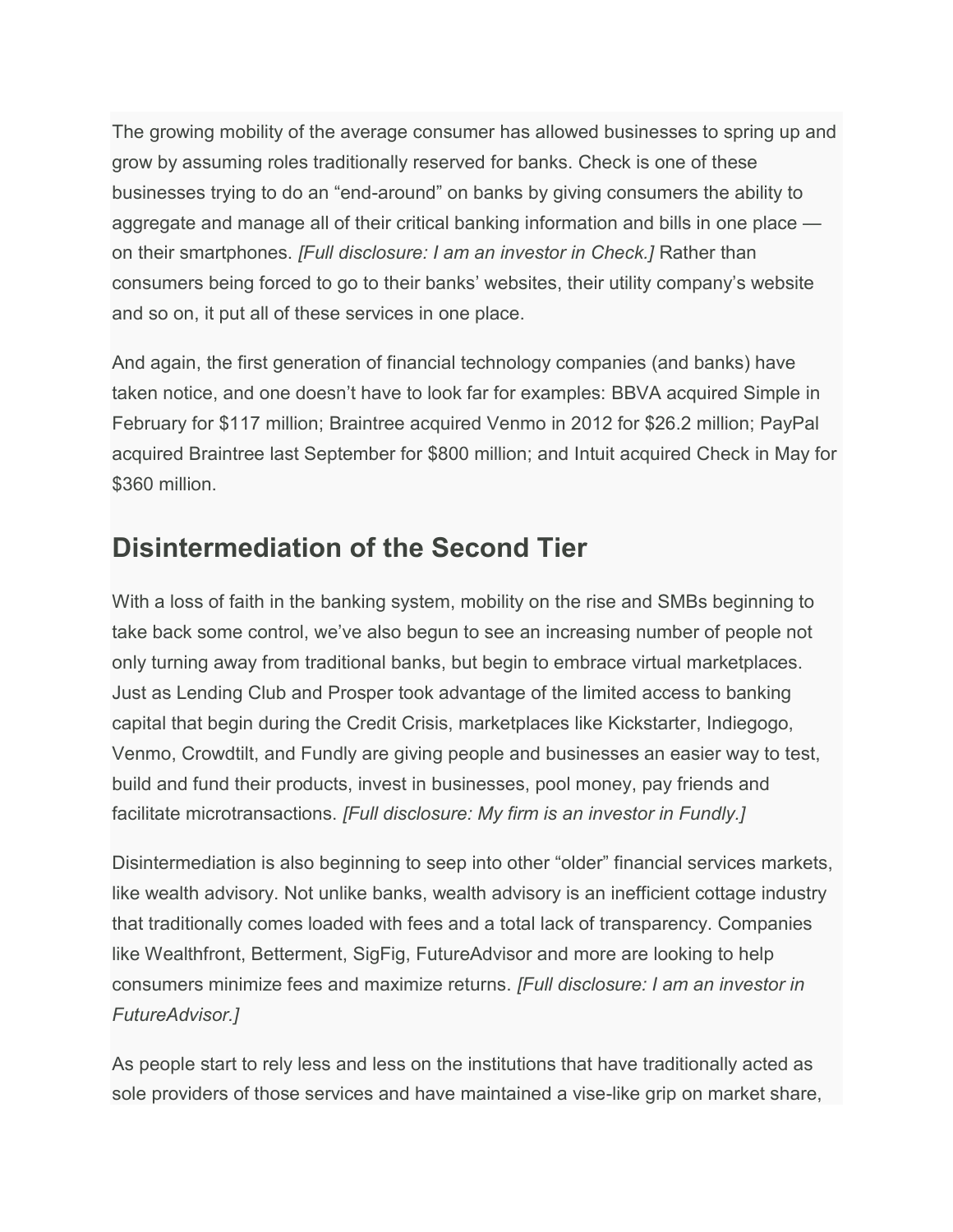we've begun to see disintermediation arrive in complementary financial services — to the second tier, if you will. And if the last five years is any indication, it won't stop at second-tier services.

### **What's Next – in the Wake of Bitcoin?**

So, as we look forward, at all the possibilities inherent in crowdfunding, microfinance and microlending, we're seeing new potential for companies to provide the next generation of those payment rail systems — the kind for which people have traditionally relied on from banks. As we all know, money transfer is far from instantaneous — and even further from being free.

That's why bitcoin and the latest forms of cryptocurrency are so exciting. Digital currencies like bitcoin have the potential to drive down transaction fees in a big way. Say, for example, you sell electronics or operate a business where profit margins are slim, say under 5 percent. In this case, the traditional 2.5 percent payment fees eat up half of your margins. But with bitcoin, companies could see a significant reduction in transaction fees and, as a result, a boost to their bottom line.

What's more, many small businesses struggle with accepting international payments, but with a distributed, decentralized digital currency, international borders and monetary systems decrease in importance and relevance. It also could be hugely beneficial for micropayments, especially on mobile platforms, and a digital currency of record could become the micropayment system for the web, allowing publications, for example, to accept fractions of a cent for every article a reader consumes. It opens up a whole new set of monetization options and alternatives to the traditional paywall.

Of course, while the prospect of a digital currency becoming a sort of free rails for moving money is exciting, interchange fees still exist today with bitcoin, and regulation, true anonymity and volatility still remain question marks.

But the world of digital currency remains an exciting area of opportunity. Other areas that are prime for disruption by startups include underwriting and risk scoring; both